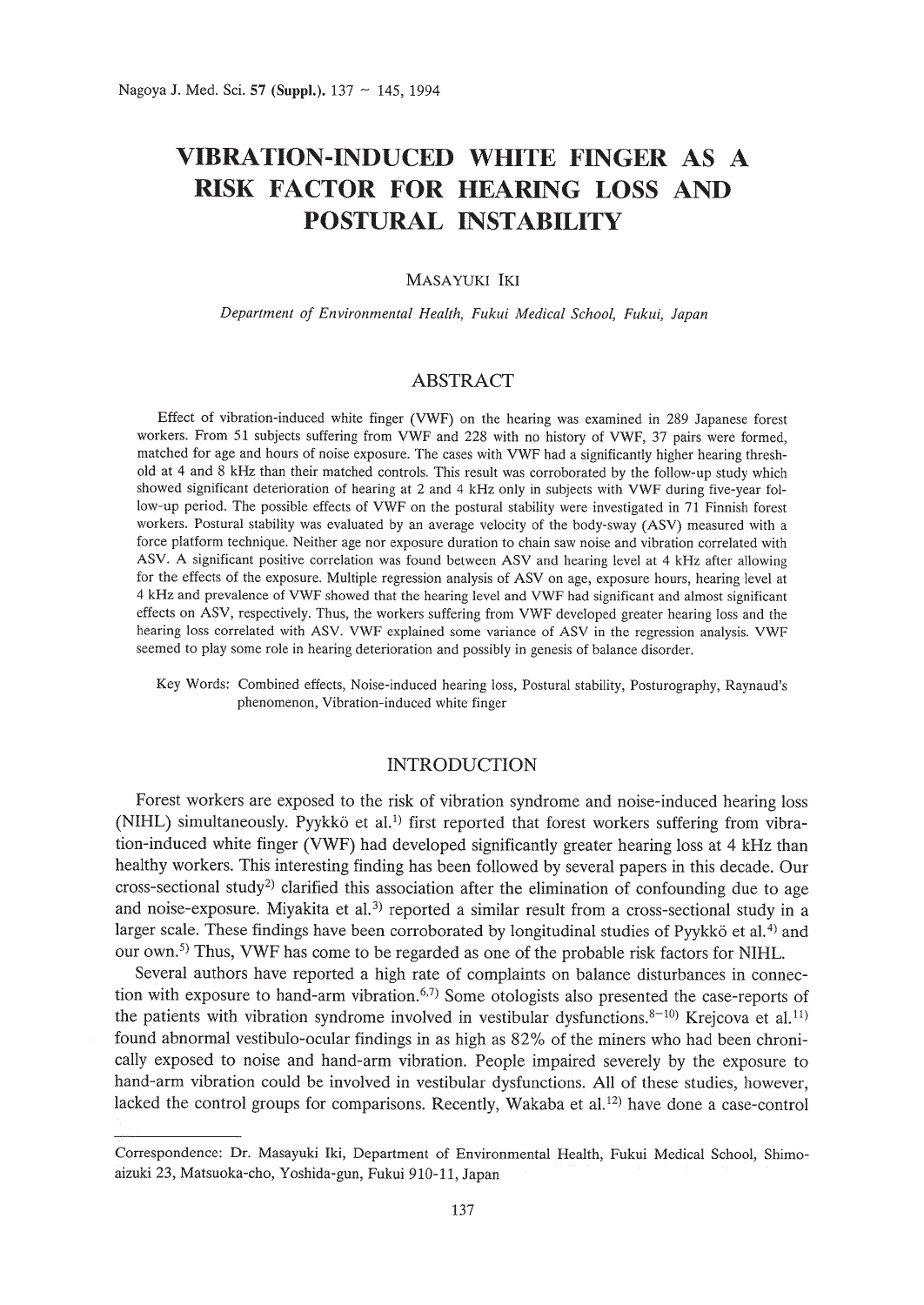Masayuki Iki

study showing that the compensated patients with vibration syndrome showed more frequent pathological nystagmus and worse postural stability than controls did. VWF might be a risk factor for vestibular dysfunctions in addition to NIHL.

In this paper, I am presenting the gist of our cross-sectional<sup>2)</sup> and follow-up<sup>5)</sup> studies showing the association between VWF and NIHL, and the results of our recent posturographic study investigating possible effects of VWF on the postural control. 13)

## VWF AND HEARING LOSS<sup>2,5)</sup>

From a population of forest workers in Nara, Japan, 289 males were recruited as the subjects for this study. They had no history of ear diseases nor exposure to ototoxic factors except noise exposure in forestry. Their mean age was  $48.0 \pm 8.2$  (mean  $\pm$  SD) years, and mean hours of exposure to noise from chain saws were  $4762 \pm 4613$  in 281 workers, those from bush cutters were  $3531 \pm 4478$  in 124 and those from winches were  $7518 \pm 8162$  in 112. Fifty-one (17.6%) subjects suffered from VWF and 228 men (78.9%) had no history of VWF. Pure-tone audiometry was conducted in a sound-proof chamber after the absence of occupational noise exposure at least for eighteen hours. The hearing levels of the left ear were analyzed.

Median audiogram of the subjects showed 4 kHz-dip, a typical NIHL. Hearing levels grew with the ageing and with the hours of exposure to noise after correction of age-effects. Subjects with VWF had developed significantly greater hearing loss than those without it. However, the former were significantly older and had been exposed to noise for longer periods of time than the latter.

We formed 37 pairs from subjects with and without VWF, matched for age and hours of noise exposure, to examine the net effect of VWF on hearing. Table 1 shows the mean age and operating hours with the three types of the tools for the subjects with VWF and the controls. These two groups were closely matched for age and hours of work with chain saws. VWF subjects, however, had worked significantly fewer hours with winches than had their paired controls. On the other hand they had used bush cutters for more hours than the controls, so that the total hours of work with the three types of tools were considered to be adequately matched between the pairs.

| Sample         |          |                              | Working hours with;    |                       |                                |
|----------------|----------|------------------------------|------------------------|-----------------------|--------------------------------|
| Groups         | size     | Age                          | Chain saws             | <b>Bush cutters</b>   | Winches                        |
| VWF<br>Control | 37<br>37 | $49.9 + 5.8$<br>$50.1 + 6.2$ | 6057+3475<br>6052+3455 | 1193+2389<br>843+1667 | 3063+5723<br>$4633 \pm 7323$ * |

Table 1. Age and the working hours with each type of tool in the subjects with vibrationinduced white finger (VWF) and their matched control workers.

': p< 0.01 by two-tailed Student's t-test for paired samples.

Fig. 1 illustrates the median audiograms of VWF subjects and controls. VWF subjects had a greater median hearing loss than controls at every frequency. These differences were not as large as those before the matching, which suggested that the confounding effects of age and exposure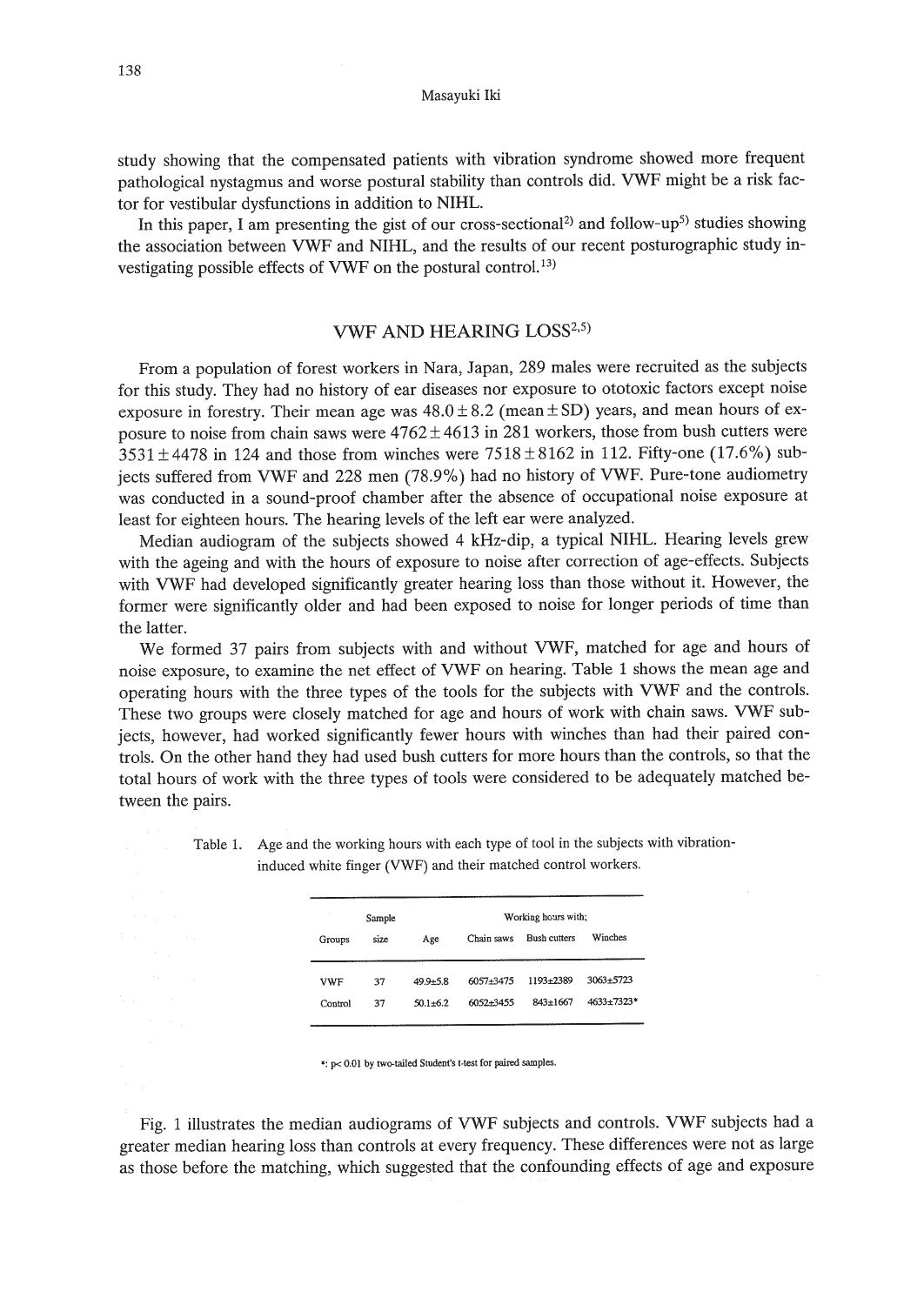to noise had been eliminated in this analysis. The differences remained significant at 4 and 8 kHz ( $p$ <0.05) and were almost significant at 2 kHz ( $p = 0.06$ ) by Wilcoxon's signed rank test.

To establish this association between VWF and hearing loss, 108 workers had been followed for 5 years. We excluded 22 subjects from the analyses because of their exposure to ototoxic factors during the follow-up period. Among the remaining 86 subjects, 15 men (17.4%) had been suffering from VWF throughout the study period and 62 (72.1%) had remained without VWF. Again, case-control pairs were formed from the subjects with and without VWF, matched for the hearing level and age at the baseline study and exposure hours to noise during the follow-up. This pairing was done for each of the audiometric frequencies independently, because the sample size was too small to form pairs matched for the initial hearing levels at all the test frequencies simultaneously.



Fig. 1. Median audiograms of cases with VWF and their matched control samples in the cross-sectional study.

Vertical bars denote 95% confident limits of the medians.

\*,+: Significant difference at  $p < 0.05$  (\*) or almost significant (+;

 $p = 0.06$ ) by Wilcoxon's signed rank test.

Table 2 shows the mean age and work hours with each type of tool during the study period for the VWF-affected cases and controls at 2, 4 and 8 kHz. No significant difference in age was observed between VWF cases and controls at any frequency. At 4 kHz, the mean working hours with the bush cutters were less and those with winches were greater in the VWF subjects than in the controls. However, these differences were not significant, and the total hours of exposure to all the tools were nearly the same between these groups. Thus, good matching between VWF subjects and controls was achieved for age and total hours of noise exposure.

Fig. 2 represents the initial median audiogram and the median hearing threshold shifts during the study for VWF subjects and controls. Vertical bars originating from the initial audiogram denote the change of heating levels during the study. Both subjects with and without VWF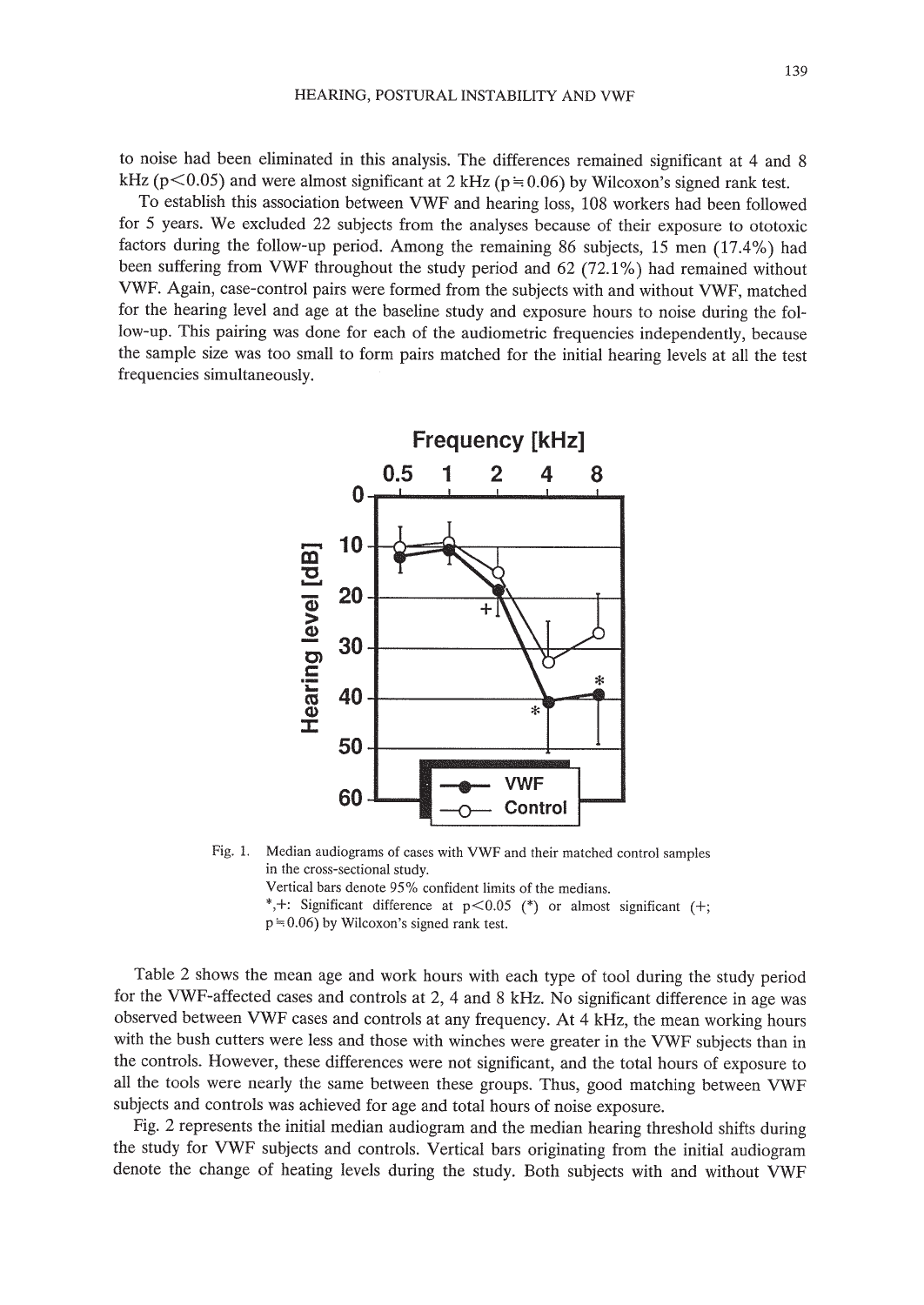#### Masayuki Iki

showed a significant increase of hearing loss at 8 kHz during the follow-up ( $P < 0.05$  by Wilcoxon's signed rank test). Significant deteriorations of the hearing at 2 and 4 kHz were seen in the subjects with VWF ( $p<0.05$ ), whereas no change was observed in the men without VWF.

Frequency Number of Age Hours of work with; Total exposure [kHz] Groups subjects [years] Chain saws Bush cutters Winches [hours] 2 VWF 14 50.3±4.9 774±963 271±663 605±913 1650±1485 Control 14 49.7±5.6 627±414 372±542 152±418 1151±912 4 VWF 10 50.1±5.8 899±985 391±779 706±IOOO 1996±1200 Control 10 49.7±6.7 829±730 1228±183I 91±189 2148±1782 8 VWF II 49.5±5.3 929±1055 332±752 708±1024 I969±I464 Control II 49.4±6.8 963±863 I56±247 219±415 I338±886

Table 2. Initial age and hours of work with each type of tool during the follow-up period for the subjects with vibration-induced while finger (VWF) and their matched control workers.

Each pair of values represents the mean  $\pm$  standard deviation



Fig. 2. Initial audiogram and development of hearing loss during the follow-up period in subjects with VWF and their matched controls.

> Vertical bars represent the development of hearing loss during the follow-up.

\*,\*\*: Significant development at  $p < 0.05$ (\*) or p<O.Ol(\*\*) by Wilcoxon's signed rank test.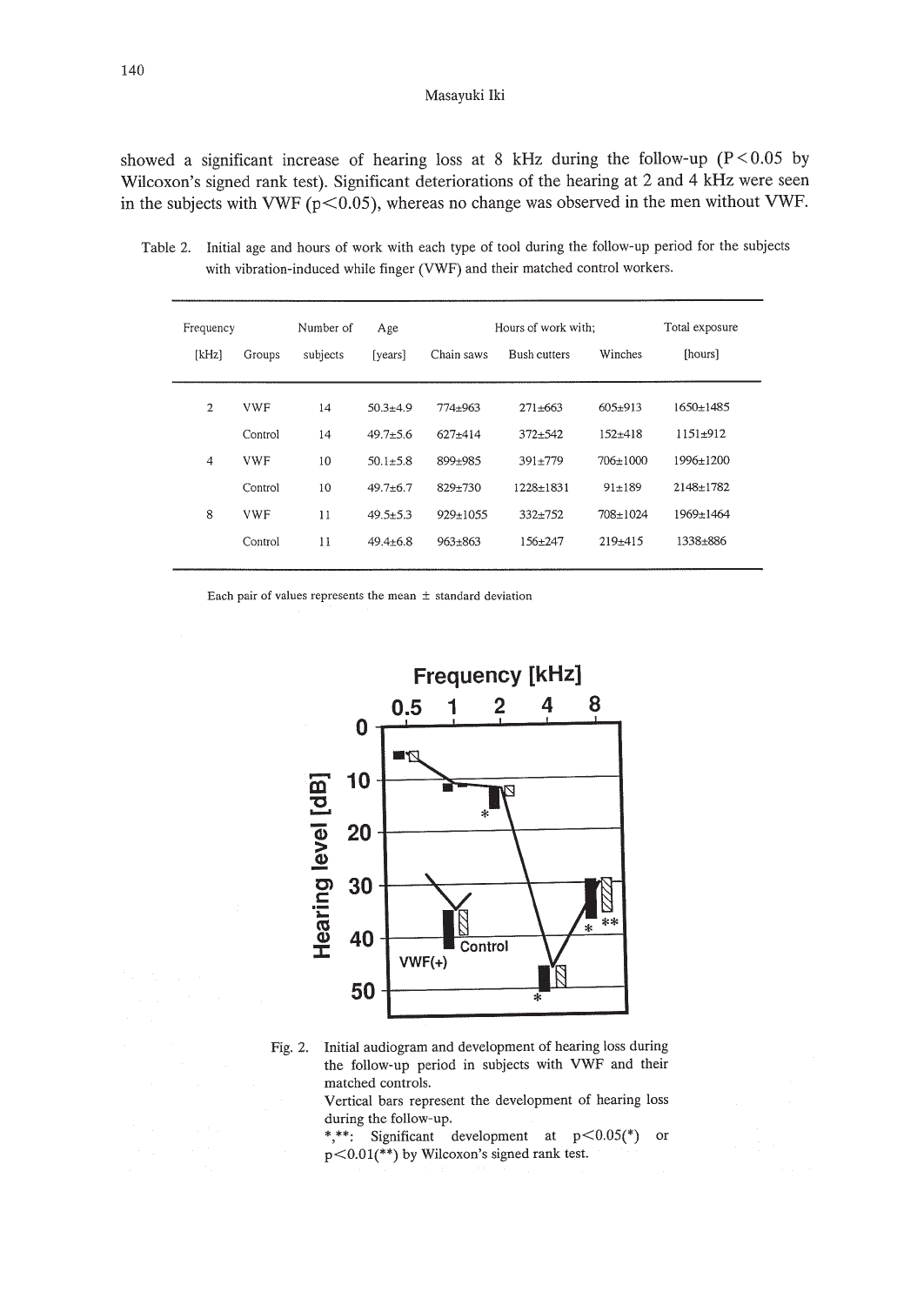#### VWF AND POSTURAL STABILITy13)

We examined 71 men recruited from a cohort of professional forest workers in Suomussalmi, Finland, which had been followed in a longitudinal study since 1972, where the history of work with chain saws and past history of illness had been recorded.<sup>14</sup> They had no possible diseases affecting the vestibular system according to the medical records in the longitudinal study or the otological examinations in this study. Their mean age was  $42.9 \pm 9.2$  years, and the mean exposure to chain saw noise and vibration was  $12,360 \pm 9,460$  hours. The number of subjects with VWF was four (5.6%) at the time of the survey. Postural stability was measured with a force platform technique. This system was controlled by a microcomputer and recorded the sway of the center of the force on the platform surface, and calculated the average velocity of this sway (ASV [mm/s]).15) Stability was measured during 30 seconds with eyes closed for four times in each subject with a 3-to 5-minute rest interval. The mean value of ASV in the four measurements was used in the following analyses. ASV values were converted logarithmically to form a normal distribution when a statistical method required it. Pure-tone audiometry was carried out in an acoustically treated room after the absence of occupational exposure to noise for 15 to 48 hours. The hearing levels of the left ear were analyzed.

Table 3 gives Spearman's correlation coefficients of the age, exposure hours and hearing levels to ASV. Neither age nor exposure correlated significantly with ASV. We found a significant correlation coefficient between the hearing level at 4 kHz and ASV ( $p$ <0.05), and a near significant one between the hearing level at 6 kHz and ASV ( $0.05 < p < 0.1$ ). The former correlation remained significant even after eliminating the effect of age and exposure by calculating a partial correlation coefficient ( $p<0.05$ ).

|                   | Correlation coefficients |          |
|-------------------|--------------------------|----------|
|                   | Simple                   | Partial  |
| Age               | 0.157                    |          |
| Exposure hours    | 0.037                    |          |
| Hearing level at; |                          |          |
| $0.5$ kHz         | 0.177                    | 0.116    |
| 1 kHz             | 0.195                    | 0.138    |
| $2$ kHz           | 0.061                    | $-0.031$ |
| 3 kHz             | 0.169                    | 0.109    |
| 4 kHz             | 0.299*                   | $0.257*$ |
| 6 kHz             | $0.201+$                 | 0.142    |
| 8 kHz             | 0.141                    | 0.082    |
|                   |                          |          |

Table 3. Spearman's rank correlation coefficients of age, exposure hours and hearing levels to average sway velocity.

Pearlized variables are age and exposure hours.

\*:  $p < 0.05$ , +:  $0.05 < p < 0.1$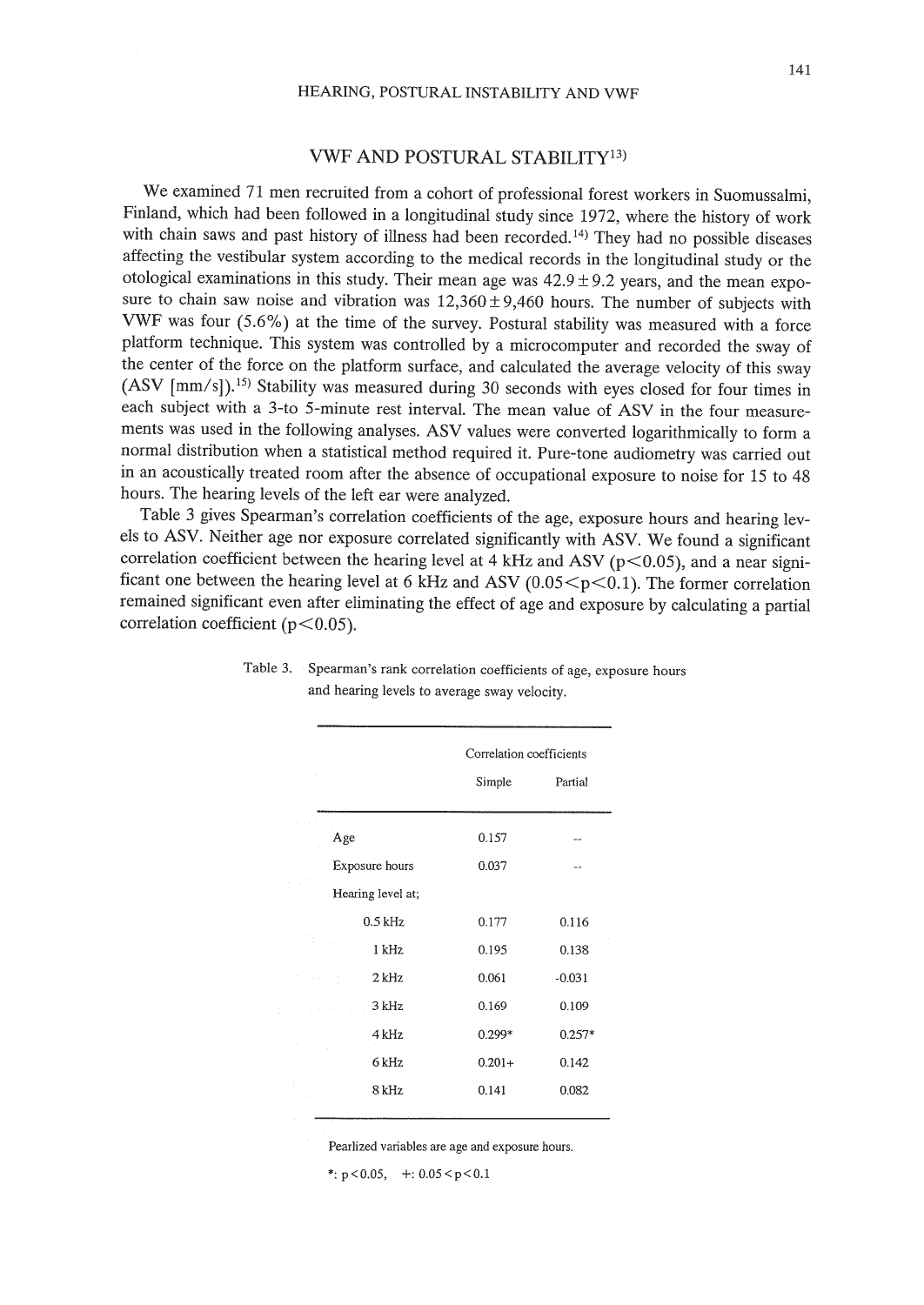The subjects were divided into three groups according to their hearing level at 4 kHz; 26 subjects whose hearing level was lower than 20 dB, 22 men whose level was between 20 to 40 dB, and 23 subjects with the level higher than 40 dB. Fig. 3 illustrates the mean ASV among the groups. Dunnett's t-test for multiple comparisons indicated a significant difference in ASV between the groups with the highest and lowest hearing levels ( $p<0.05$ ).

We performed a regression analysis of ASV on age, exposure hours, hearing level at 4 kHz and VWF. VWF was represented by a binomial variable where 1 and 0 denote with and without VWF, respectively. The result is shown in Table 4. Stepwise selection of independent variables  $(P_{in}=0.15, P_{out}=0.15)$  eliminated age and exposure hours from the regression equation. The equation obtained was statistically significant ( $p<0.05$ ) and explained 10.3% of the total variance of ASV. The hearing level at 4 kHz had a significant regression coefficient ( $p$ <0.05) and VWF had an almost significant one  $(0.05 \le p \le 0.1)$ .



Fig. 3. Comparisons of average sway velocity among subjects according to hearing level at 4 kHz.

<20: 26 subjects whose hearing level at 4 kHz was lower than 20 dB.

20-40: 22 subjects whose hearing level at 4 kHz wasl between 20 and 40 dB.

 $\leq$ 40: 23 subjects whose hearing level at 4 kHz was higher than 40 dB.

Vertical columns and bars denote the means and standard errors of the means, respectively.

\*: Significant at p<0.05 by Dunnett's t-test in comparison with workers whose hearing level was lower than 20 dB.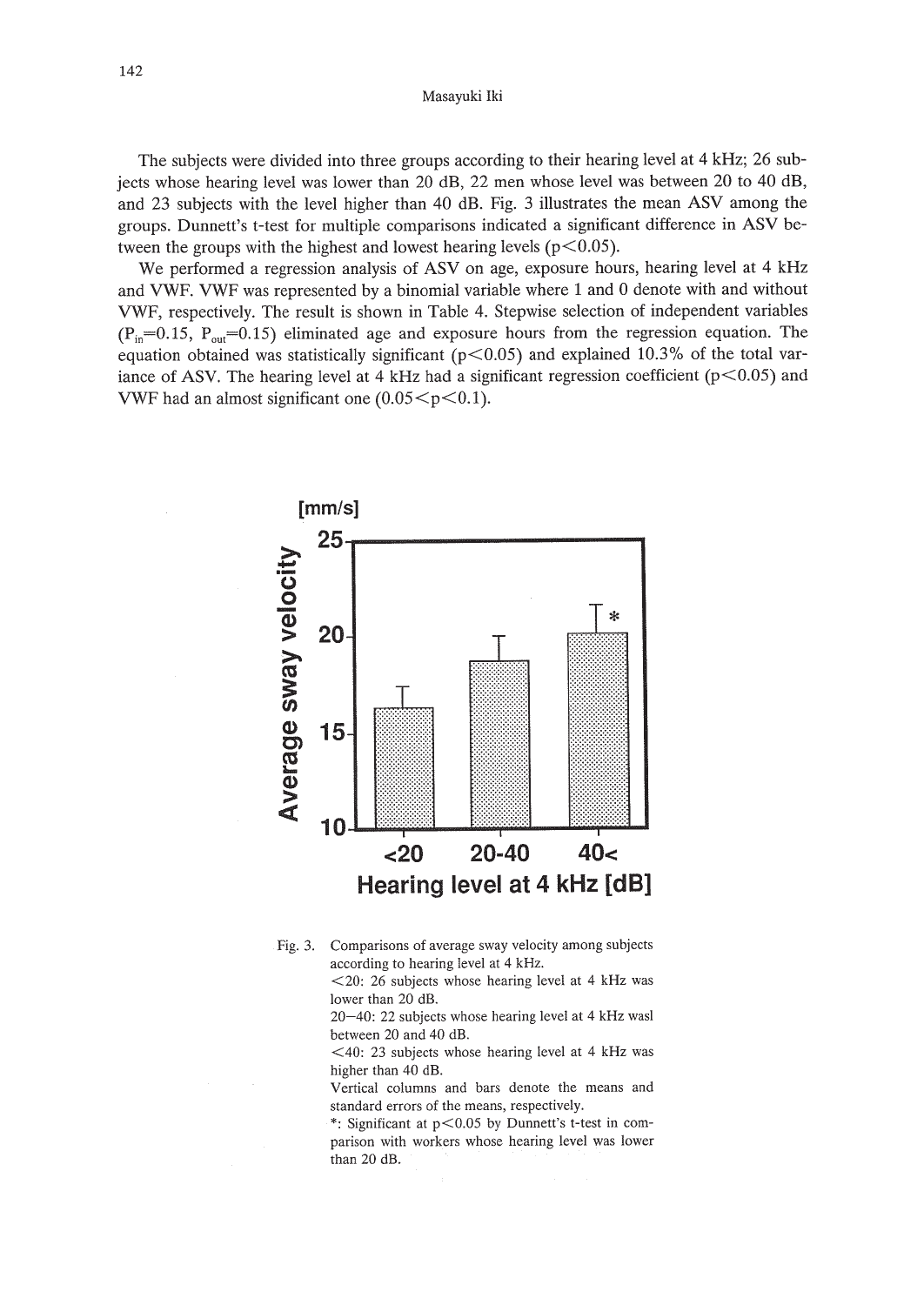Table 4. Multiple regression analysis of sway velocity on age, exposure hours, hearing level at 4kHz and vibration-induced white finger (VWF).

| Independent<br>variables | Standardized partial<br>regression coefficients |  |
|--------------------------|-------------------------------------------------|--|
| Age                      |                                                 |  |
| Exposure hours           |                                                 |  |
| Hearing level at 4 kHz   | $0.254*$                                        |  |
| <b>VWF</b>               | $0.185+$                                        |  |
|                          |                                                 |  |

 $*$ : p<0.05, +: 0.05<p<0.1

..: Rejected by step-wise selection of independent variables.

## DISCUSSION

**In** the present series of studies on the hearing of forest workers, we observed that workers suffering from VWF developed a greater hearing loss than controls. This result was similar to the original findings of Pyykkö et al.,<sup>1)</sup> but was obtained after more strict allowance for confounding variables. VWF is now demonstrated to be one of the risk factors of NIHL.

One of the most probable mechanisms of NIHL is that vasoconstriction in the inner ear caused by noise-exposure and increased oxygen demand due to strong and prolonged excitation of the receptor cells give rise to ischemic damage to the hair cells.<sup>16)</sup> This hypothesis was corroborated by scanning electron microscopic observations which showed vasoconstriction and sludging of the blood cells in the cochlear blood vessels after noise exposure, $17$ ) and by laser-Doppler flowmetry which indicated fluctuation of blood-flow in the cochlea in synchrony with noise-exposure.18) The mechanism of such change in the cochlear blood flow is not known. However, the sympathetic nervous system probably plays some role in this change since remarkably dense adrenergic innervation was observed in the inner ear,19) and sympathectomy caused an increase in cochlear blood flow.<sup>20)</sup> Thus, higher tone in the sympathetic nervous system may decrease the blood flow in the cochlea.

The sympathetic nervous system has an important role in the genesis of VWF even though some local factors such as organic narrowing of the digital arteries<sup>21,22</sup> and hyperresponsiveness of the arteries to noradrenaline<sup>23)</sup> have been proposed. Several authors have pointed out that the sympathetic nervous system of the subjects with VWF showed higher tone $24$ ) and was excited more intensely by noise exposure<sup>25</sup> or simultaneous cooling of the fingers and body<sup>26</sup> than that of healthy people. Such conditions of the sympathetic nervous system in subjects with VWF might influence the susceptibility to noise in the hearing process through the decrease of the blood flow in the cochlea as well as in the fingers.

Another series of our study failed to show directly that the exposure to hand-arm vibration and noise from chain saws affected the postural stability. However, hearing level at 4 kHz correlated with ASV after allowance for the effect of age and exposure. Subjects with cochlea sensitive to noise might have a vestibule vulnerable to noise as well.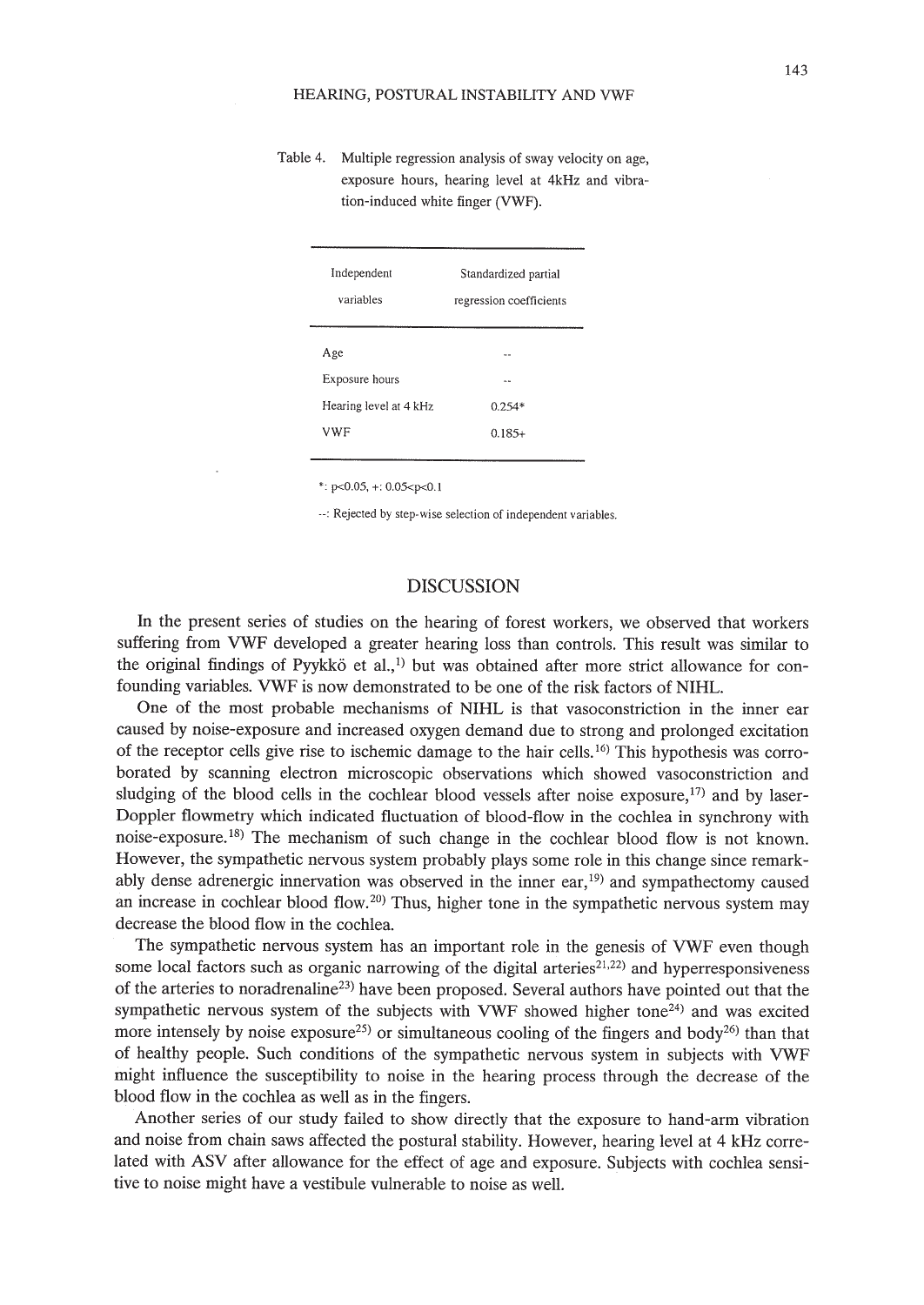#### Masayuki Iki

Occupational noise exposure has been speculated to have harmful effects on the vestibular labyrinth since the middle of this century,  $27,28$ ) However, Hinchcliffe et al.  $29$ ) reviewed the publications on this issue and concluded that the evidence was not strong enough to regard it as probable. More recently, there have been some evidences of the effects of impulse noise from firearms on balance contro1.30,31) The mechanism of this effect has been postulated as a direct mechanical damage caused by pressure waves of high-energy impulses.<sup>32)</sup> Noise from chain saws, however, is not impulsive and dose not have the high energy of noise from firearms. Direct mechanical damage dose not seem to be an apt mechanism for the debilitating posturographic results found among subjects with a higher hearing threshold.

In this respect, the effects of VWF on the posturographic results in this study is interesting. Even though the number of subjects with VWF was small, VWF explained some variance of ASV in the regression analysis, and it seemed to play some role in the genesis of the balance disorder. A similar mechanism might underlie the effects of VWF on body-balance control and hearing loss. Thus, noise exposure induces ischemia more severely in the vestibular labyrinth as well as in the cochlea in men with VWF, thereby causing worse posturographic results. To establish VWF as a risk factor for postural instability, further studies on a larger scale are necessary.

### ACKNOWLEDGEMENTS

The first half of this paper was based on cooperative studies with Dr. Tadashige Moriyama, Dr. Norio Kurumatani and others at Nara Medical University, Japan. The second half was from the work supervised by Dr. Jukka Starck, Institute of Occupational Health, Finland, and Dr. Ilmari Pyykko, University Hospital of Helsinki, Finland. The author expresses sincere thanks to all of them for allowing the author to present results from their cooperative studies at the Nagoya International Symposium on Human Response to Hand-Arm Vibration, and to publish them here. Appreciation is also expressed to Ms. Mariko Hayashi for excellent assistance with the illustrations and typing.

#### REFERENCES

- 1) Pyykkö, I., Starck, J., Färkkilä, M., Hoikkala, M., Korhonen, O. and Nurbonen, O.: Hand-arm vibration in the aetiology of hearing loss in lumberjacks. *Br. J. Int. Med.,* 38, 281-289 (1981).
- 2) Iki, M., Kurumatani, N. Hirata, K. and Moriyama, T.: An association between Raynaud's phenomenon and hearing loss in forest workers. *Am. Ind. Hyg. Assoc. J.,* 46, 509-513 (1985).
- 3) Miyakita, T., Miura, H. and Futatsuka, M.: Noise-induced hearing loss in relation to vibration-induced white finger in chain saw workers. *Scand. J. Work Environ. Health,* 13,32-36 (1987).
- 4) Pyykkö, I., Starck, J. and Pekkarinen, J.: Further evidence of a relation between noise-induced permanent threshold shift and vibration-induced digital vasospasms. *Am.* 1. *Otolaryngol.,* 4, 391-398 (1986).
- 5) Iki, M., Kurumatani, N., Satoh, M., Matsuura, F., Arai, T., Ogata, A. and Moriyama, T: Hearing of forest workers with vibration-induced white finger: a five-year follow-up. *Int. Arch. Occup. Environ. Health, 61,* 437-442 (1989).
- 6) Futatsuka, M., Takamatsu, T, Sakurai, T, Maeda, K., Esaki, H., Hirosawa, 1. and Wakaba, K.: Vibration hazards in forestry workers of the chain saw operators of a determined area in Japan. *J. Sci. Labour,* 56, 27-48 (1980).
- 7) Miyashita, K., Shiomi, S., Itoh, N., Kasamatsu, T. and Iwata, H.: Epidemiological study of vibration syndrome in response to total hand-tool operating time. *Br. J. Ind. Med.,* 40, 92-98 (1983).
- 8) Yoshimoto, H.: Neurootological study on vibration syndrome (author's translation). *Jpn.* 1. *Traumatol. Occup. Med.,* 17,293-306 (1974) (in Japanese).